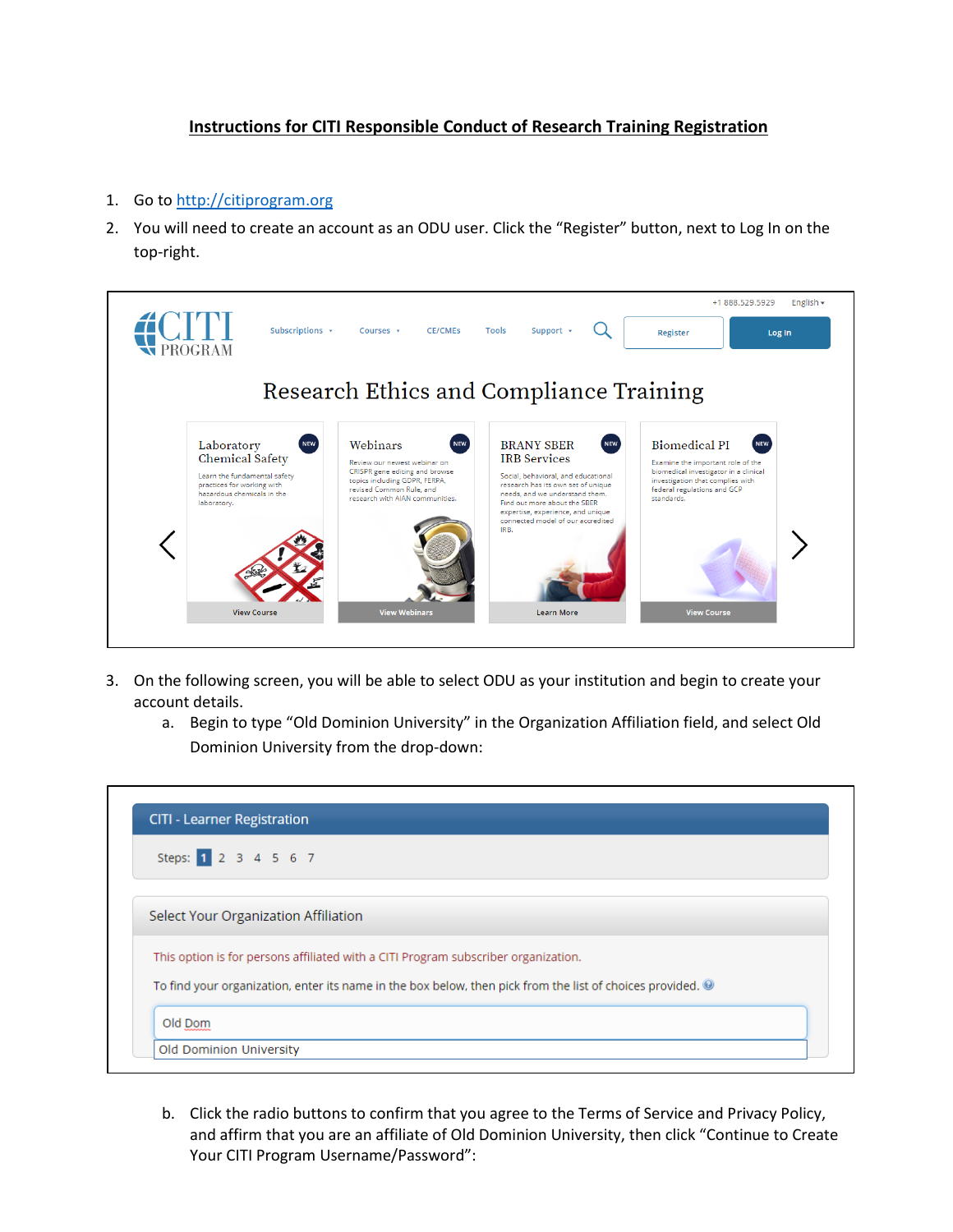| Old Dominion University only allows the use of a CITI Program username/password for access. You will create this<br>username and password in step 2 of registration. |
|----------------------------------------------------------------------------------------------------------------------------------------------------------------------|
| A I AGREE to the Terms of Service and Privacy Policy for accessing CITI Program materials.                                                                           |
| $\Box$ I affirm that I am an affiliate of Old Dominion University.                                                                                                   |

- c. On the screens that follow:
	- i. Enter your name.
	- ii. Enter your e-mail address (and secondary address, if desired). Make sure this is an address you check on a regular basis.
	- iii. Create a Username and Password.
	- iv. Create your Security Question and answer.
	- v. Enter your Country of Residence.
	- vi. Answer "NO" for Continuing Education Units.
- 4. The following screen will prompt you to complete your profile information. The only information required is marked by asterisks. You will need to enter the following:
	- a. Institutional e-mail address.
	- b. College.
	- c. Department.
	- d. Role in research (Select "Student Research Graduate Level" if none other apply).
	- e. UIN (University Identification Number).

| Please provide the following information requested by Old Dominion University |   |  |  |
|-------------------------------------------------------------------------------|---|--|--|
| * indicates a required field.                                                 |   |  |  |
| Language Preference                                                           |   |  |  |
| $\blacktriangledown$                                                          |   |  |  |
|                                                                               |   |  |  |
| * Institutional Email Address                                                 |   |  |  |
|                                                                               |   |  |  |
| Gender                                                                        |   |  |  |
|                                                                               | ۰ |  |  |
|                                                                               |   |  |  |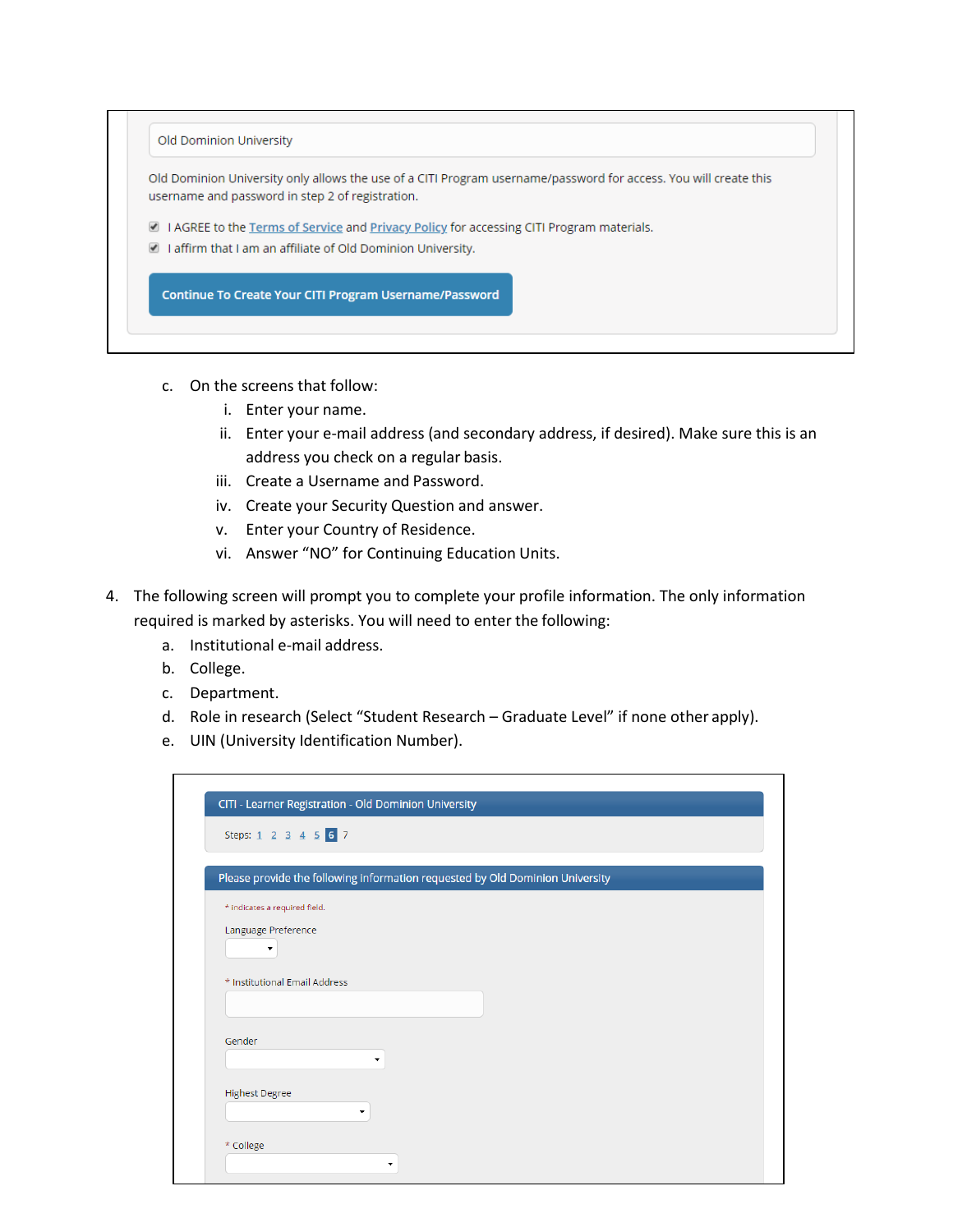5. The next page allows you to select your curriculum. Options for multiple courses exist. You only need to select "**Responsible Conduct of Research**" at this time. If at a later date you need to complete one of the other training courses, you can modify your profile.

| * What course you need to take?                                      |
|----------------------------------------------------------------------|
| Choose all that apply                                                |
| Human Subject Protection                                             |
| $\Box$ Financial Conflicts of Interest (FCOI)                        |
| Responsible Conduct of Research                                      |
| HEALTH INFORMATION PRIVACY and SECURITY (This is an OPTIONAL course) |
| CITI Animal Care and Use                                             |
| $\Box$ Biosafety-Biosecurity                                         |
| Export Controls                                                      |
|                                                                      |

6. After selecting RCR training, you can choose the course that is most applicable to you. RCR courses are tailored for six different areas: Biomedical, Social and Behavioral, PhysicalScience, Humanities, Engineers, and Administrators.



7. Your final selection screen will confirm that your registration with Old Dominion University. Select "Finalize Registration" and continue.